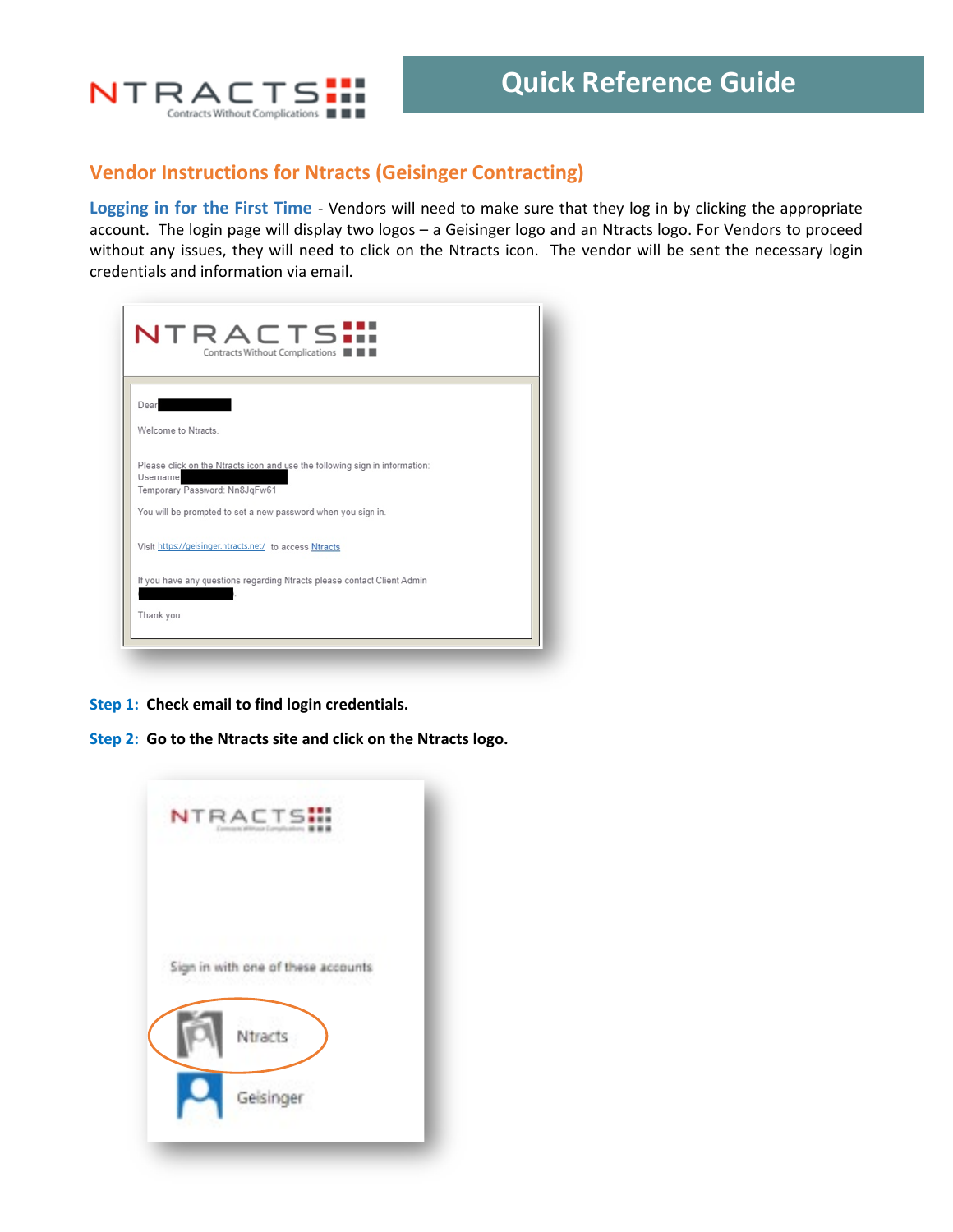

**Step 3: Sign in using credentials provided.** Upon your first time logging in, you will be prompted to create a new password. Once you create your new password, log in using the new password.

| <i>sername</i>               |  |
|------------------------------|--|
| password                     |  |
|                              |  |
| Sign in                      |  |
| Forgot username or password? |  |
| Request a username.          |  |

#### **Step 4: Set up your Nbox**

The Nbox is a tool for communication within the site for required actions and/or notifications that a user receives. Workflows use Nbox messages to interact with users to keep the workflow moving. Your Nbox must be set up to receive these actions and notifications.

Follow these steps to set up your Nbox:

1) After signing into Ntracts, click Nbox on the Navigation bar



- 2) The "Add an Nbox Tab" window will appear. Your email address will be auto populated. Type your name in the Name field as you wish it to appear on the tab.
	- The Permission Level Requested is defaulted to "View and Respond to Nbox Messages."

| System.                      | You must set up your trst Nbox. Nbox uses your email address as a unique identifier to deliver messages sent to you within Ntracts |
|------------------------------|------------------------------------------------------------------------------------------------------------------------------------|
| Email Address."              | jsmith@nowherentracts.c                                                                                                            |
| Name*                        |                                                                                                                                    |
| Permission Level Requested.* | o<br>Only View (read only) Noox Messages<br>View and Respond to Nbox Messages                                                      |
|                              | Save.<br><b>Concert</b>                                                                                                            |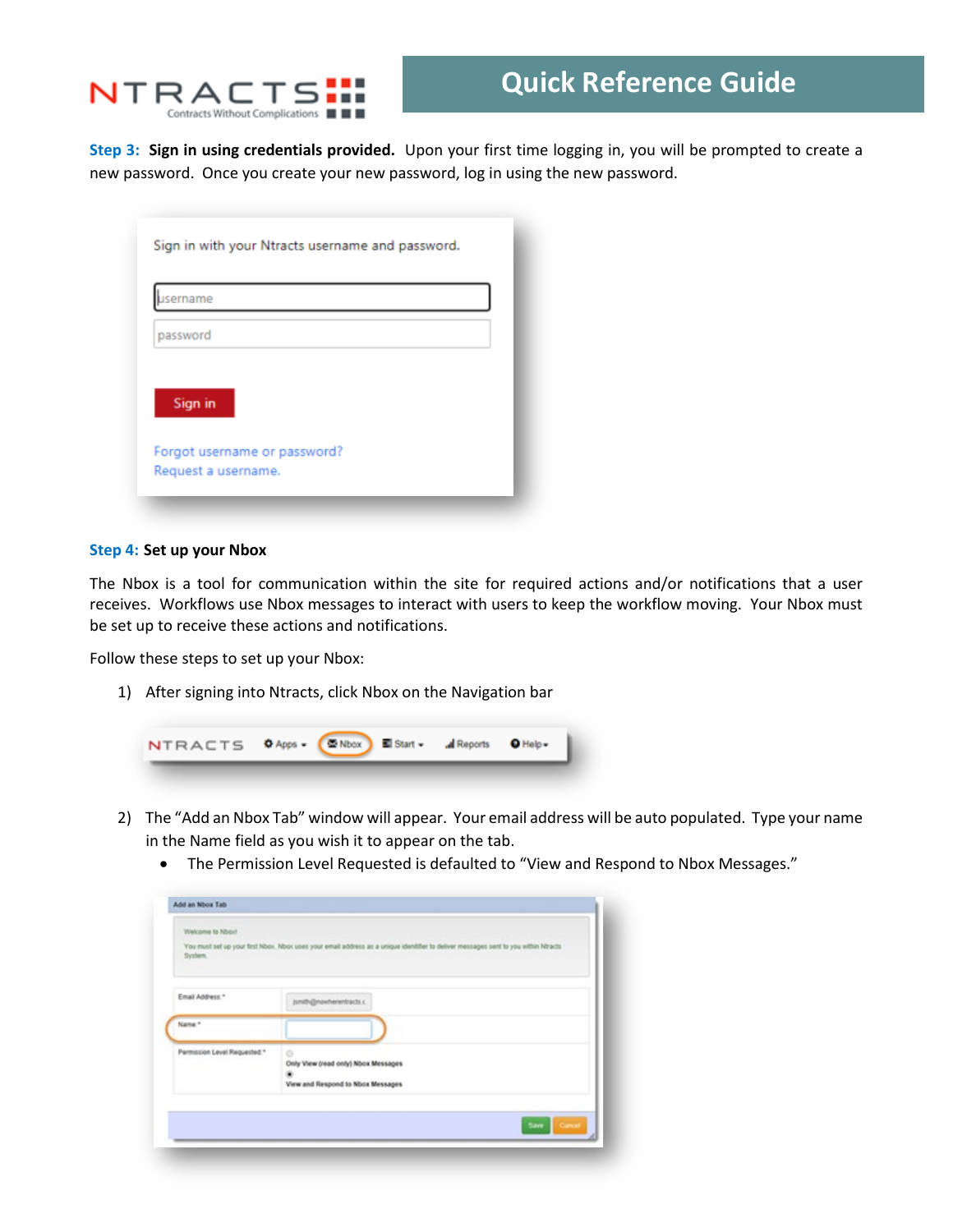

3) Click **Save**.

| You must set up your first Nbox. Nbox uses your email address as a unique idenitifier to deliver messages sent to you within Ntracts<br>System.<br>jsmith@nowherentracts.c<br>$\bigcirc$<br>Only View (read only) Nbox Messages | Welcome to Nbox!             |  |
|---------------------------------------------------------------------------------------------------------------------------------------------------------------------------------------------------------------------------------|------------------------------|--|
| Email Address:*                                                                                                                                                                                                                 |                              |  |
|                                                                                                                                                                                                                                 |                              |  |
|                                                                                                                                                                                                                                 | Name:*                       |  |
| $^{\circ}$<br>View and Respond to Nbox Messages                                                                                                                                                                                 | Permission Level Requested:* |  |

### **Step 5: Click on Nbox tab.**

| C<br>$\leftarrow$<br>Ĥ<br>$\rightarrow$<br>https://geisinger.ntracts.net<br>all Reports<br>NTRACTS <sup>O</sup> Apps -<br>$\equiv$ Start $\sim$<br>$\bigtriangledown$ Administration $\bigtriangledown$<br>图 Nbox | ₲<br>ど<br>ΰò<br>Not syncing<br><b></b><br>$Q$ Help $\sim$ |
|-------------------------------------------------------------------------------------------------------------------------------------------------------------------------------------------------------------------|-----------------------------------------------------------|
|                                                                                                                                                                                                                   | L Client Admin -<br>Search:                               |
|                                                                                                                                                                                                                   |                                                           |
|                                                                                                                                                                                                                   |                                                           |
| Geisinger                                                                                                                                                                                                         |                                                           |
|                                                                                                                                                                                                                   |                                                           |
|                                                                                                                                                                                                                   |                                                           |

# **Step 6: Click Refresh List.**

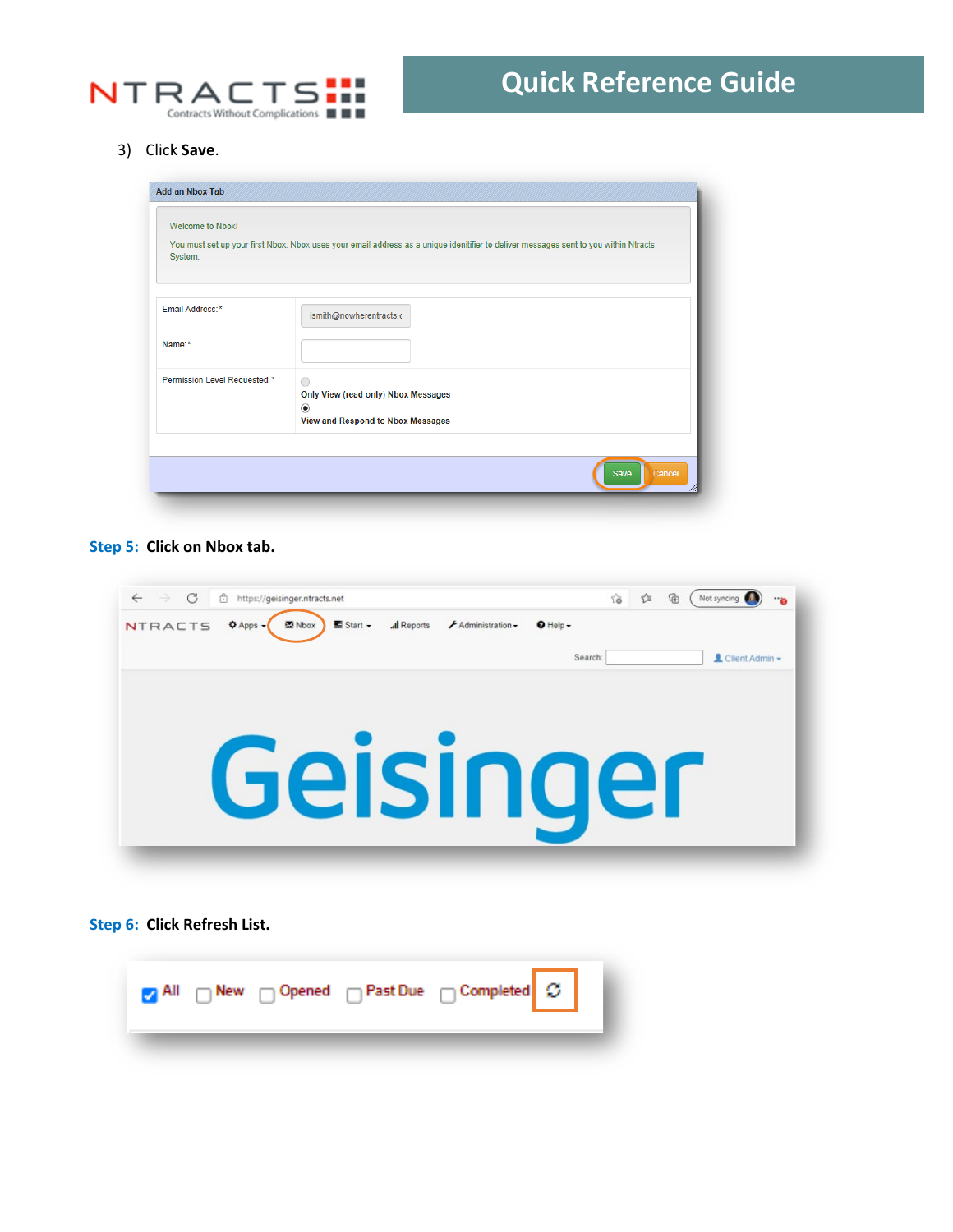

## **Step 7: Click on the tab with your name.**

| $\equiv$ Start $\sim$<br>Nbox<br>$Q$ Help $\sim$<br>章 Apps →<br>NTRACTS<br>Search:<br><b>2</b> Deborah Bonnell -<br>٠<br>PS Clinical Hold<br><b>PS</b> Contract<br>PS Hold<br>Review Two<br>Reviewer One<br>Business Approver<br><b>Business Owner</b><br>PS Contracts Clinical<br>Jane Doe<br>$\Box$ New $\Box$ Opened $\Box$ Past Due $\Box$ Completed $\Im$<br>$\blacksquare$ All<br>$\overline{2}$<br>5<br>з<br>$\leftarrow$ Previous<br>1.<br>Next $\rightarrow$<br>$\mathbf x$<br>4<br>Message Search: Q<br>Date Closed /<br>Type<br>CR No.<br>Date of Message<br><b>Subject</b><br>Date Due<br><b>Status</b><br><b>Date Opened</b><br>$\frac{1}{2}$<br>Completed<br>ø<br>10/13/2021 02:55:13 pm<br>1589<br>10/15/2021<br>10/13/2021 02:57:07 pm<br>Completed<br>Approval Request - 2601 Market Company, LLC + 2601<br>10/13/2021 02:57:02 pm<br>Market Company leases to Geisinger Health 3,741<br>square feet on the 4th Floor, Suite 420 of the building<br>located at 2601 Market Place Street, Harrisburg<br>Ø<br>1589<br>10/17/2021<br>10/13/2021 02:54:36 pm<br>Open Review - 2601 Market Company, LLC + 2601<br>10/13/2021 02:56:44 pm<br>10/13/2021 02:57:00 pm<br>Completed<br>Market Company leases to Geisinger Health 3,741 |  |  |  |                                                                                                            |  |  |  |  |  |  |
|------------------------------------------------------------------------------------------------------------------------------------------------------------------------------------------------------------------------------------------------------------------------------------------------------------------------------------------------------------------------------------------------------------------------------------------------------------------------------------------------------------------------------------------------------------------------------------------------------------------------------------------------------------------------------------------------------------------------------------------------------------------------------------------------------------------------------------------------------------------------------------------------------------------------------------------------------------------------------------------------------------------------------------------------------------------------------------------------------------------------------------------------------------------------------------------------------------------------------------------------|--|--|--|------------------------------------------------------------------------------------------------------------|--|--|--|--|--|--|
|                                                                                                                                                                                                                                                                                                                                                                                                                                                                                                                                                                                                                                                                                                                                                                                                                                                                                                                                                                                                                                                                                                                                                                                                                                                |  |  |  |                                                                                                            |  |  |  |  |  |  |
|                                                                                                                                                                                                                                                                                                                                                                                                                                                                                                                                                                                                                                                                                                                                                                                                                                                                                                                                                                                                                                                                                                                                                                                                                                                |  |  |  |                                                                                                            |  |  |  |  |  |  |
|                                                                                                                                                                                                                                                                                                                                                                                                                                                                                                                                                                                                                                                                                                                                                                                                                                                                                                                                                                                                                                                                                                                                                                                                                                                |  |  |  |                                                                                                            |  |  |  |  |  |  |
|                                                                                                                                                                                                                                                                                                                                                                                                                                                                                                                                                                                                                                                                                                                                                                                                                                                                                                                                                                                                                                                                                                                                                                                                                                                |  |  |  |                                                                                                            |  |  |  |  |  |  |
|                                                                                                                                                                                                                                                                                                                                                                                                                                                                                                                                                                                                                                                                                                                                                                                                                                                                                                                                                                                                                                                                                                                                                                                                                                                |  |  |  | square feet on the 4th Floor, Suite 420 of the building<br>located at 2601 Market Place Street, Harrisburg |  |  |  |  |  |  |

### **Step 8: Click on contract that needs review.**

| <b>Type</b> | Date of Message        | <b>Status</b> | CR No. | <b>Subject</b> |                                                                                                                                 | Date Opened            | Date Due   | Date Closed / Completed |
|-------------|------------------------|---------------|--------|----------------|---------------------------------------------------------------------------------------------------------------------------------|------------------------|------------|-------------------------|
| ø           | 03/24/2022 11:31:58 am | <b>New</b>    | 1005   |                | <b>Contract Review - TEST Purchase Services Contract</b>                                                                        |                        | 04/08/2022 |                         |
|             | 05/03/2021 04:29:28 pm | Completed (P) | 26481  |                | XYZ company - Please see Primary Party on Datasheet for Legal<br>Entities - Software Licensing & Subscription - Contract Review | 05/03/2021 04:32:16 pm | 05/13/2021 | 05/03/2021 04:33:56 pm  |
|             | 04/20/2021 10:48:47 am | Completed (P) | 26462  |                | 4/20 Tuesday Test - Contract Review                                                                                             | 04/20/2021 10:49:05 am | 04/30/2021 | 04/20/2021 10:49:21 am  |

### **Step 9: Review Comments and Documents attached.**

• Vendors will be able to find comments, if any, under the **Comments** tab and documents under the **Documents** tab.

| <b>Comments</b>                   |                         |                         |  |
|-----------------------------------|-------------------------|-------------------------|--|
| Comment Details (click to close): |                         |                         |  |
| Comments                          |                         |                         |  |
|                                   |                         |                         |  |
| <b>Documents</b>                  |                         |                         |  |
| <b>Document Name</b>              | <b>Document Type</b>    | <b>Date Added</b>       |  |
| Test $2.docx \rightarrow$         | <b>Contract Summary</b> | Oct 13, 2021 2:55:01 PM |  |
|                                   |                         |                         |  |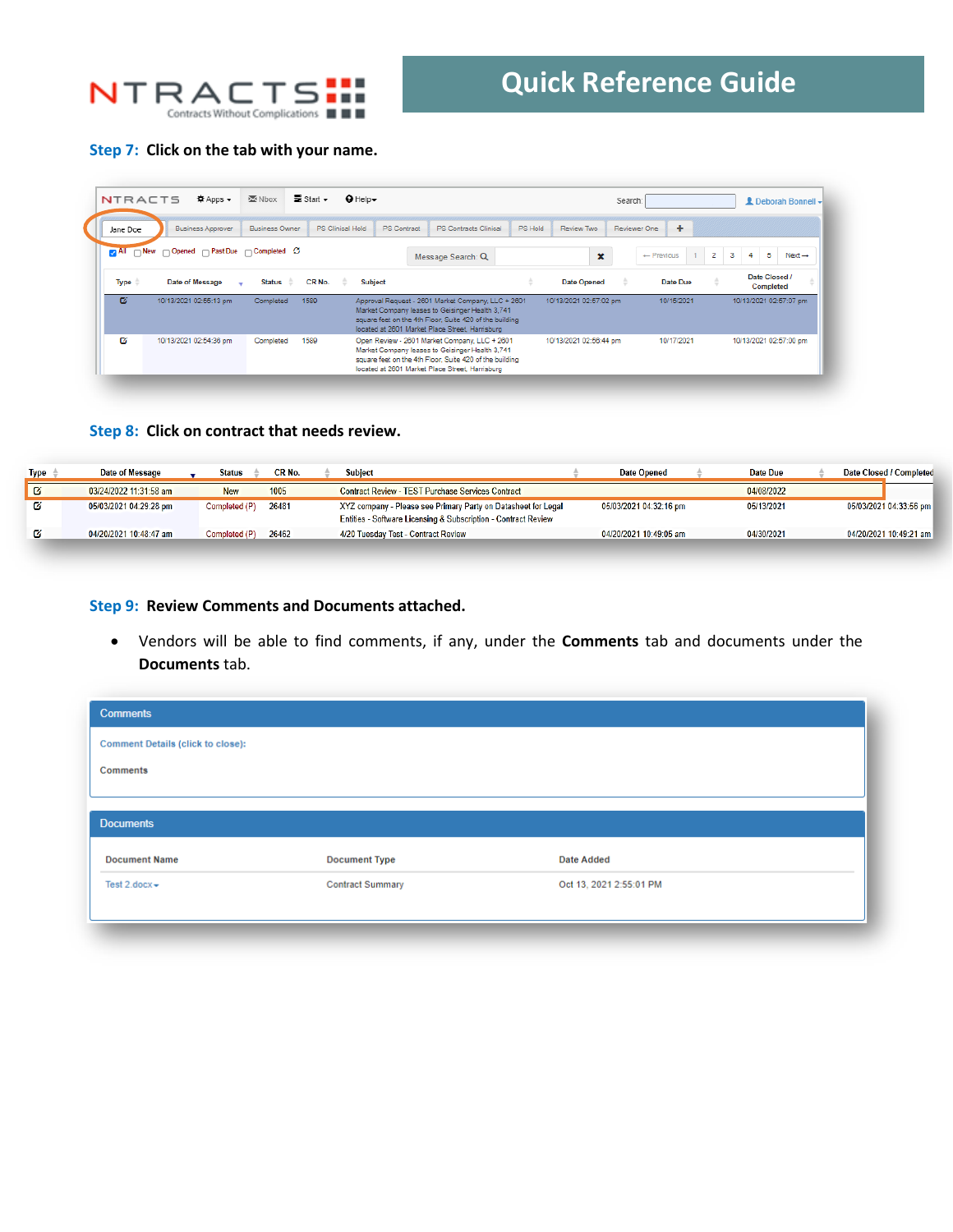

#### **Step 10: Begin the redlining process.**

Vendors should use the in-app editor if they would like to make comments or changes. If a vendor would like to download document offline and/or share with other people, then open document in the app editor by clicking **Edit in Browser** and click **File** > **Save As**. The vendor will re-attach this document with redlines in Ntracts. Make sure the document that is re-attached is an editable document.

• To view attached documents, open the document using in app editor by selecting **Edit in Browser** and begin redlining process. If providing redlines using in app editor, proceed to **Step 13** when done.

| <b>Documents</b>                                                                                      |                 |                          |                         |      |
|-------------------------------------------------------------------------------------------------------|-----------------|--------------------------|-------------------------|------|
| <b>Document Name</b>                                                                                  |                 | <b>Document Type</b>     | Date Added              |      |
| SAMPLE construction-contract-clean.docx ▼<br>Edit In Browser<br><b>Version History</b><br>View<br>Upk |                 | <b>Clinical Contract</b> | Oct 14, 2021 1:45:10 PM |      |
| Download Original<br><b>Download Current</b>                                                          | Document Type * | <b>Show on Summary</b>   |                         | Size |

• Your browser will open a new tab and will display the in-app editor (see below). Click **DOCX** and click **File** > **Save As.**

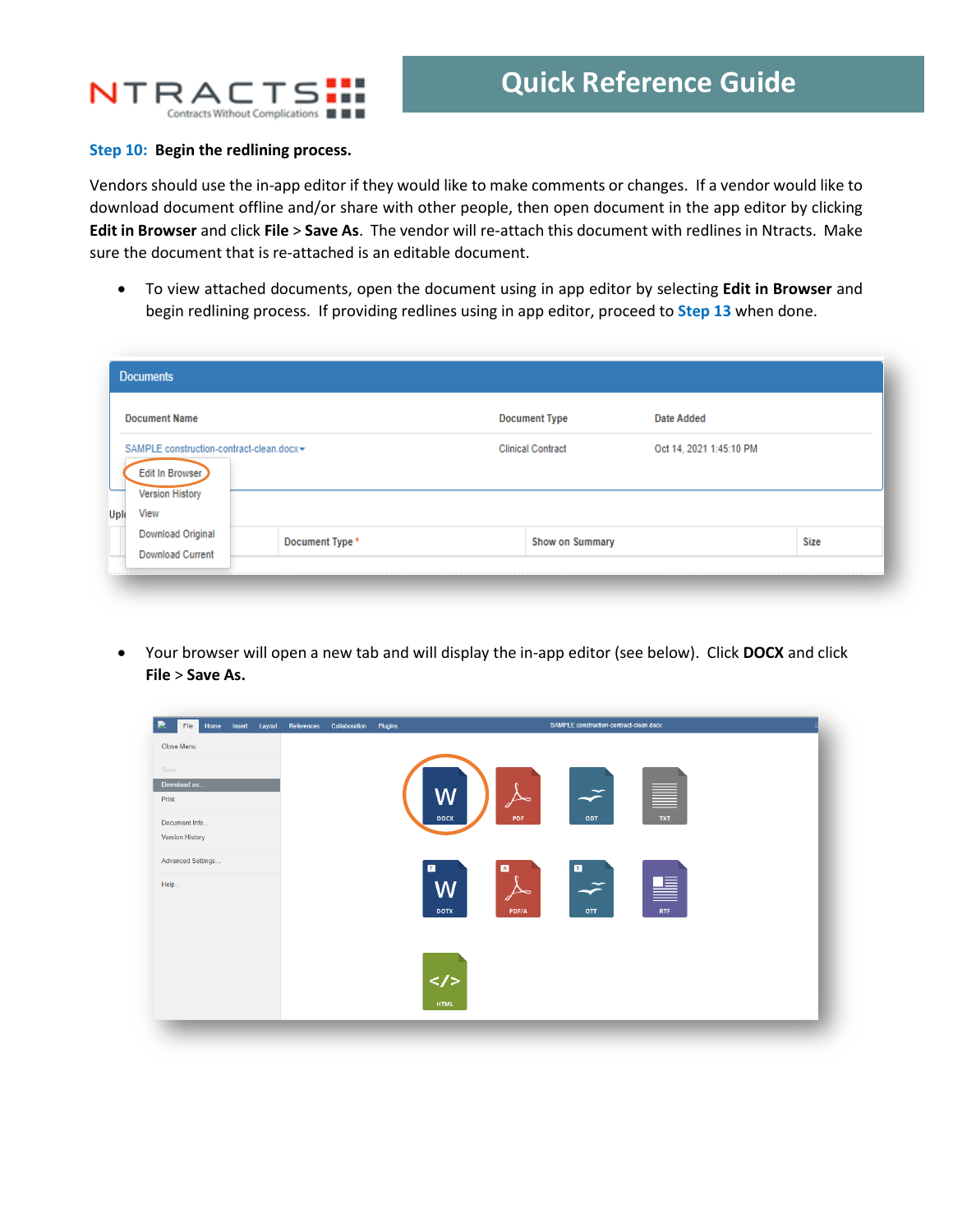

#### **Step 11: Make Redlines and click File > Save As.**

| 隔 り・<br>AutoSave On O                   | Geisinger SAMPLE construction-contract Redlines - Saved +<br>$\circ$<br>Search                                                                                                                                                                                                                                                                                                                                                                                                                                                                                                                                                                                                                                                                                                   | 困<br>Bernal, Deborah<br><b>BD</b>                  | ο                          |
|-----------------------------------------|----------------------------------------------------------------------------------------------------------------------------------------------------------------------------------------------------------------------------------------------------------------------------------------------------------------------------------------------------------------------------------------------------------------------------------------------------------------------------------------------------------------------------------------------------------------------------------------------------------------------------------------------------------------------------------------------------------------------------------------------------------------------------------|----------------------------------------------------|----------------------------|
| Insert<br>Design<br>File<br>Home        | Mailings<br>References<br>Help<br>Layout<br>Review<br>View                                                                                                                                                                                                                                                                                                                                                                                                                                                                                                                                                                                                                                                                                                                       | <b>B</b> Share                                     | $\Box$ Comments            |
| Cut<br>Arial<br>Paste<br>Format Painter | $  \cdot \rangle$<br>$\overline{\downarrow}$ 10 $\overline{\downarrow}$ $\overline{\uparrow}$ $\overline{\uparrow}$ $\overline{\uparrow}$ $\overline{\uparrow}$ $\overline{\uparrow}$ $\overline{\downarrow}$ $\overline{\downarrow}$ $\overline{\downarrow}$ $\overline{\downarrow}$ $\overline{\downarrow}$ $\overline{\downarrow}$ $\overline{\downarrow}$ $\overline{\downarrow}$ $\overline{\downarrow}$ $\overline{\downarrow}$ $\overline{\downarrow}$ $\overline{\downarrow}$ $\overline{\downarrow}$ $\overline{\downarrow}$ $\overline{\downarrow}$<br>AaBbCcI AaBbCcD AaBt AaBb( AaBbC<br>B <i>I</i> U <sub>Y</sub> ab x, x <sup>2</sup>   A y <i>A</i> y A y   冒喜喜喜  挂v   タ y ⊞ y<br>Sensitivity<br>1 Normal   1 No Spac Heading 1 Heading 2 Heading 3               | $Q$ Find $\sim$<br>$\zeta_c^b$ Replace<br>Select v | ⋓<br>Dictate<br>$_{\rm v}$ |
| $\overline{u}$<br>Clipboard             | Paragraph<br>Sensitivity<br>Styles<br>Font<br>$\overline{12}$                                                                                                                                                                                                                                                                                                                                                                                                                                                                                                                                                                                                                                                                                                                    | Editing<br>$\overline{\mathbf{w}}$                 | Voice                      |
| <b>O</b> Not set                        | Confidential + Highly Confidential +<br>Unrestricted<br>Restricted                                                                                                                                                                                                                                                                                                                                                                                                                                                                                                                                                                                                                                                                                                               |                                                    |                            |
|                                         |                                                                                                                                                                                                                                                                                                                                                                                                                                                                                                                                                                                                                                                                                                                                                                                  |                                                    |                            |
|                                         |                                                                                                                                                                                                                                                                                                                                                                                                                                                                                                                                                                                                                                                                                                                                                                                  |                                                    |                            |
|                                         |                                                                                                                                                                                                                                                                                                                                                                                                                                                                                                                                                                                                                                                                                                                                                                                  |                                                    |                            |
|                                         |                                                                                                                                                                                                                                                                                                                                                                                                                                                                                                                                                                                                                                                                                                                                                                                  |                                                    |                            |
|                                         |                                                                                                                                                                                                                                                                                                                                                                                                                                                                                                                                                                                                                                                                                                                                                                                  |                                                    |                            |
|                                         |                                                                                                                                                                                                                                                                                                                                                                                                                                                                                                                                                                                                                                                                                                                                                                                  |                                                    |                            |
|                                         | Arata of<br>-Geisinger                                                                                                                                                                                                                                                                                                                                                                                                                                                                                                                                                                                                                                                                                                                                                           |                                                    |                            |
|                                         | <b>CONSTRUCTION CONTRACT AGREEMENT</b>                                                                                                                                                                                                                                                                                                                                                                                                                                                                                                                                                                                                                                                                                                                                           |                                                    |                            |
|                                         |                                                                                                                                                                                                                                                                                                                                                                                                                                                                                                                                                                                                                                                                                                                                                                                  |                                                    |                            |
|                                         | This Construction Contract Agreement (this "Agreement") is made as of the 7 day of<br>$June$ , 20 22 by and between $Jane Doe$ , a(n) $\boxtimes$ Individual $\Box$ Business Entity<br>located at 101 C Lake Street Decateur PA ("Owner")<br>and Geisinger and $(a \cap \Box)$ and and $(a \Box)$ and $(a \Box)$ and $(a \Box)$ and $(a \Box)$ and $(a \Box)$ and $(a \Box)$ and $(a \Box)$ and $(a \Box)$ and $(a \Box)$ and $(a \Box)$ and $(a \Box)$ and $(a \Box)$ and $(a \Box)$ and $(a \Box)$ and $(a \Box)$ and $(a \Box)$ and $(a \Box)$ and<br>Scranton PA with contractor's license number<br><b>Street</b><br>("Contractor"). Owner and Contractor may each be referred to in this Agreement<br>5976<br>individually as a "Party" and collectively as the "Parties." |                                                    |                            |
|                                         | The Parties agree as follows:                                                                                                                                                                                                                                                                                                                                                                                                                                                                                                                                                                                                                                                                                                                                                    |                                                    |                            |
|                                         | 1. Description of Work. Contractor shall perform the following described work at<br>(the "Property"), in accordance with Owner's contract plans and                                                                                                                                                                                                                                                                                                                                                                                                                                                                                                                                                                                                                              |                                                    |                            |
|                                         | specifications, this Agreement and any Change Order, as defined herein, (collectively, the "Contract<br>Documents"):                                                                                                                                                                                                                                                                                                                                                                                                                                                                                                                                                                                                                                                             |                                                    |                            |
|                                         | [Description of work] (the "Work").                                                                                                                                                                                                                                                                                                                                                                                                                                                                                                                                                                                                                                                                                                                                              |                                                    |                            |
|                                         | Industry terminology used in any Contract Documents which are not defined shall be interpreted as<br>$[$ $]$ Focus                                                                                                                                                                                                                                                                                                                                                                                                                                                                                                                                                                                                                                                               | 願<br>圓<br>屬                                        |                            |
| Page 1 of 9 3357 words<br>ΓIJ           |                                                                                                                                                                                                                                                                                                                                                                                                                                                                                                                                                                                                                                                                                                                                                                                  |                                                    | 1009                       |

### **Step 12: Re-upload document with redlines.**

- Select Browse and upload document with changes.
- Make sure the redlined document uploaded is an **editable version** of the document.

| Save Changes (finish later) | Finish (mark complete)       |                                                                                                                                      |                                           |                   |                         |          |                                                  |  |
|-----------------------------|------------------------------|--------------------------------------------------------------------------------------------------------------------------------------|-------------------------------------------|-------------------|-------------------------|----------|--------------------------------------------------|--|
| <b>Input Details</b>        |                              |                                                                                                                                      |                                           |                   |                         |          | Date of Message: 10/14/2021 Date Due: 10/28/2021 |  |
|                             |                              | Krabby - Supply Chain has been sent to you for your review. Please review the agreement and provide any redlines or comments.        |                                           |                   |                         |          |                                                  |  |
| <b>Contract Record</b>      | <b>Contract Record 26646</b> |                                                                                                                                      |                                           |                   |                         |          |                                                  |  |
|                             |                              | <b>Documents</b>                                                                                                                     |                                           |                   |                         |          |                                                  |  |
|                             |                              | <b>Document Name</b>                                                                                                                 | <b>Document Type</b>                      | <b>Date Added</b> |                         |          |                                                  |  |
|                             |                              |                                                                                                                                      | <b>Clinical Contract</b>                  |                   | Oct 14, 2021 1:45:10 PM |          |                                                  |  |
| <b>Upload Documents</b>     |                              |                                                                                                                                      |                                           |                   |                         |          |                                                  |  |
|                             |                              | SAMPLE construction-contract-clean.docx -<br><b>File Name</b><br>$\mathbf x$<br>Geisinger SAMPLE construction-contract Redlines.docx | Document Type *<br><b>Show on Summary</b> |                   |                         | Size     |                                                  |  |
|                             |                              |                                                                                                                                      | Draft Agreement                           |                   |                         | 59.54 kB |                                                  |  |
|                             |                              |                                                                                                                                      | Drop files to att ch, or provise.         |                   |                         |          |                                                  |  |
|                             |                              | Please only upload an editable document or version of the agreement.                                                                 |                                           |                   |                         |          |                                                  |  |